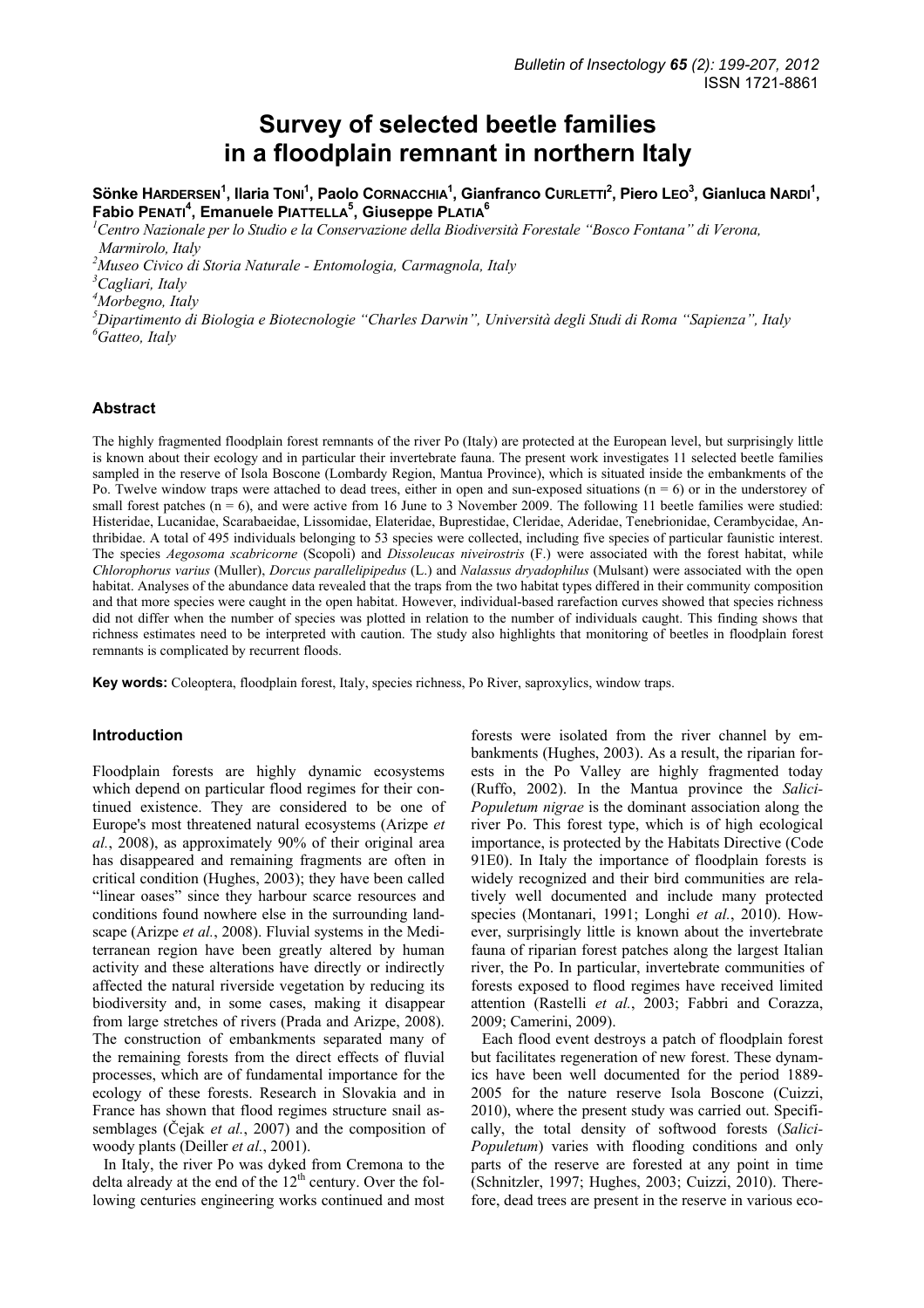logical conditions and the extremes are: trees entirely surrounded by closed canopy forest and single trees in open areas, fully exposed to the sun.

The amount of dead wood present in a forest is highly important for species richness of saproxylic Coleoptera (Müller and Bussler, 2008; Brin *et al.*, 2009). More specifically, numerous saproxylic beetle species are attracted to sun-exposed dead wood (Lindhe *et al.*, 2005; Vodka *et al*., 2009; Pradella *et al*., 2010) and many species of Cerambycidae and Buprestidae prefer sunexposed wood (Vodka *et al*., 2009), while other beetle species favour shady conditions (Hammond *et al.*, 2004; Brunet and Isacsson, 2009; Vodka *et al*., 2009). For the floodplain remnants in northern Italy it is not known which beetle species live there and what are their preferred habitats, and if open forest habitats or closed canopy situations have higher species richness.

The aims of this study were:

- to characterize the fauna of selected beetle families of the reserve Isola Boscone;
- to determine whether abundances of beetle species vary between open and closed habitats;
- to investigate whether the composition of the species collected varies with the sun-exposure of the dead tree used to position the window trap;
- to compare the species richness of open and closed habitats.

## **Materials and methods**

#### Study area

The study was carried out in the nature reserve Isola Boscone, which is located in the Lombardy region, Mantua province (UTM 32T 676445 E, 4989857 N, 14 m a.s.l). It covers an area of 131.5 ha, with a maximum length of approximately 2,500 m and a maximum width of approximately 550 m. The presence of a forest on Isola Boscone, which is situated inside the embankments of the river Po, has been confirmed from the year 1953 onwards (Cuizzi, 2010). Currently, the vegetation is dominated by "softwood" floodplain forest, the prevailing tree species being poplar (*Populus* spp.), willow (*Salix* spp.) and mulberry (*Morus* spp.). High discharge volumes of the river in autumn and spring often cause floods, which regularly inundate the entire reserve. These dynamics have a great impact on forest structure creating a patchwork of closed forest and large open areas (Hughes, 2003; Cuizzi, 2010).

## Beetle sampling and determination

Window traps directly attached to trunks of dead trees are considered to be the most effective trapping method for saproxylic beetle assemblages (Økland, 1996; Hyvärinen *et al*., 2006), have been shown to be effective in riparian forests in Italy (Audisio *et al.*, 2008), are efficient in catching rare beetles in forests (Martikeinen and Kouki, 2003), and show less variability than other sampling methods (Hammond *et al*., 2004). In the year 2009 the beetle fauna of the reserve was monitored with a total of 12 window flight traps. These consisted of two intersecting Plexiglas panels  $(60 \times 40 \text{ cm})$  positioned above a plastic funnel (diameter, 41 cm) connected to a 500 ml flask containing 70% ethanol as an attractant and preservative (see Atkinson *et al.*, 1988; Audisio *et al.*, 2008). An upside-down funnel served as a cover for the traps. The traps were attached to large dead trees at a height of about 2.5 m. This set-up is efficient in collecting beetle species in alluvial forests (Audisio *et al*., 2008) and it is known that ethanol is an attractant to a number of beetle families (Salpingidae, Scolytidae) (Roling and Kearby, 1975; Montgomery and Wargo, 1983) and increases the percentage of saproxylic beetles collected (Bouget *et al.*, 2009). A total of 12 large dead trees (*Salix* spp. and *Populus* spp.) were selected in two different habitat types; six traps were attached to sunexposed and isolated trunks (open habitat traps). In an area of  $380 \text{ m}^2$  surrounding the trap, on average only a single small live tree was present. Six further traps were hung from trunks located in the understorey of small forests (forest traps). In these sites on average 42 trees were present in the area of  $380 \text{ m}^2$  surrounding the trap and canopy closure was higher than 75%. The traps set in the two habitat types were spatially interspersed and the forest traps were separated as widely as possible, utilizing five separate forest patches. Average diameters of the tree trunks used for trapping were 45 cm for the open habitat traps and 48 cm for the forest traps, respectively. The traps were active from 16 June to 3 November 2009. It had been planned to initiate the study earlier, but a flood of the river Po, which inundated the entire reserve, made it impossible to place the traps before this date. Samples were collected every two weeks.

In trunk sections which had been submerged we were unable to find larvae of saproxylic beetles 10 days after they had re-emerged from the water in early June 2009. In contrast, when we searched above the maximum water level, beetle larvae were found in the dead wood.

The following beetle families were chosen for this study, as at least part of the species belonging to these, are saproxylic in the sense of Speight (1989). The species were identified by the specialists indicated in brackets: Anthribidae, Cerambycidae, Cleridae, Lucanidae (Paolo Cornacchia); Buprestidae (Gianfranco Curletti); Tenebrionidae (Piero Leo); Aderidae (Gianluca Nardi); Histeridae (Fabio Penati); Scarabaeidae (Emanuele Piattella); Lissomidae, Elateridae (Giuseppe Platia).

The nomenclature of the beetle families follows: Mazur, (2004) (Histeridae); Bartolozzi and Sprecher-Uebersax, (2006) (Lucanidae); Löbl and Smetana, (2006) (Scarabaeidae); Mertlik and Platia, (2008) (Lissomidae); Sànchez-Ruiz, (1996) (Elateridae); Schaefer, (1949) (Buprestidae); Löbl *et al.*, (2007) (Cleridae), Nardi (2008) (Aderidae), Löbl and Smetana, (2008) (Tenebrionidae); Löbl and Smetana, (2010) (Cerambycidae); Alonso-Zarazaga, (2004) (Anthribidae).

## Statistical analyses

For the analyses, temporal data were pooled for single traps. The package indicspecies for R (version 2.10.1, http://www.r-project.org/) was used to study the association of the beetle species caught in both habitat types, employing the function multipatt (De Cáceres and Legendre, 2009). The community compositions of the two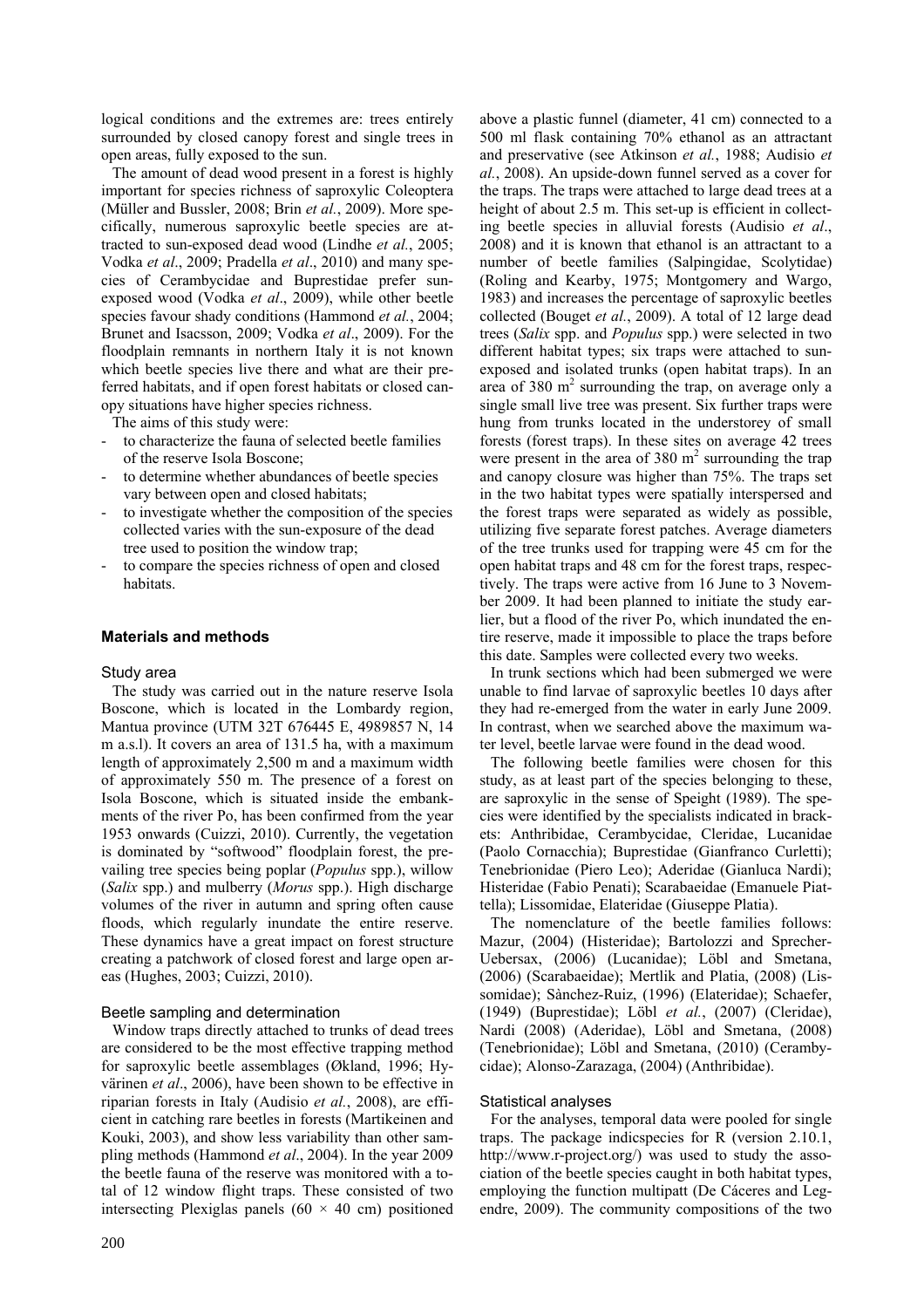habitats was analysed by two-dimensional Nonmetric Multidimensional Scaling (NMDS) of the abundance data employing the function metaMDS, which is incorporated in the statistical package Vegan (Oksanen *et al.*, 2010). Here, Bray-Curtis similarity was used to calculate pairwise distances among samples. In the resulting plot the groups were connected to the cluster centroids by a line using the function 'ordispider' present in the same package. To test for differences in species composition between the two habitats, a non-parametric multivariate ANOVA was performed using the method described by Anderson (2001) and implemented in Vegan's adonis function.

Sample-based and individual-based rarefaction curves were calculated using the programme EstimateS 8.20 (http://viceroy.eeb.uconn.edu/EstimateS). Total species richness was estimated with the same programme, employing the methods ACE and Jackknife 1, which are considered accurate and not sensitive to statistical problems (Hortal *et al*., 2006). Completeness of the survey data was calculated in relation to these richness estimators.

All statistical tests were carried out using the software package R (version 2.10.1, http://www.r-project.org/), if not stated otherwise.

### **Results**

A total of 495 individuals belonging to 53 species were collected (table 1). The open habitat traps collected a total of 355 individuals, while the forest traps caught 140.

Five of the species collected are of faunistic interest, as they are considered rare or are new to the regional fauna: *Cyclobacanius medvidovici* (Reitter) (Histeridae), *Anidorus sanguinolentus* (von Kiesenwetter) (Aderidae), *Diaclina fagi* (Panzer) (Tenebrionidae), *Platydema violaceum* (F.) (Tenebrionidae) and *Eusphyrus vasconicus* (Hoffmann et Tempere) (Anthribidae). Only two species, *Synaptus filiformis* (F.) (Elateridae) and *Chlorophorus varius* (Muller) (Cerambycidae), were caught in relatively high numbers ( $\geq 50$  specimens).

Five species were found to be significantly associated with one of the two habitats investigated (table 1). *Aegosoma scabricorne* (Scopoli) (Cerambycidae) and *Dissoleucas niveirostris* (F.) (Anthribidae) were significantly associated with forest habitat, while *Chlorophorus varius* (Muller) (Cerambycidae), *Dorcus parallelipipedus* (L.) (Lucanidae) and *Nalassus dryadophilus* (Mulsant) (Tenebrionidae) were significantly associated with open habitat. For one species, *Drasterius bimaculatus* (Rossi) (Elateridae), the test returned a marginally significant result ( $p = 0.053$ ), and this species was exclusively found in the open habitat. NMDS (figure 1) showed that the communities collected in the two habitats were distinct and the nonparametric multivariate ANOVA based on 999 permutations showed that the communities from the two habitats were significantly different  $(F_{1,10} = 4.108, P = 0.004)$ .

The numbers of species and specimens collected were higher in the open habitat (table 1) but only the difference in the number of specimens was significant (Wil-

coxon rank sum test,  $p < 0.01$ ), while for the number of species the difference was not significant (Wilcoxon rank sum test,  $p = 0.13$ ). Sample based rarefaction curves (figure 2) indicate that species richness was significantly higher (non-overlapping confidence limits) for the open habitats, when single traps were considered. However, the individual-based rarefaction curves (figure 3) show that species richness was not lower in the forest habitats if richness is plotted in relation to the number of individuals caught. The estimates for total species richness of both habitats investigated (table 2) show that the traps in the open habitat should at least reach between 63 and 81 species (table 2), while the six traps together collected 43 species. Thus, their total catch can be estimated to represent between 52% and 67% of all species which it would have been possible to sample. For the traps exposed in the forest it was estimated that rarefaction curves should at least reach 46 to 59 species (table 2), while the six traps employed collected 31 species. These represent between 51% and 65% of all species which it would have been possible to catch. Thus, the six window traps exposed in the respective habitats caught at most 51-67% of the estimated total species richness.

## **Discussion**

This study is the first to investigate the fauna of many beetle families from floodplain forests directly exposed to flood regimes of the river Po, which are ecologically important and protected. In the present study the fauna trapped at sun-exposed dead trees differed from that in the understorey of small forest patches. Such differences in community composition and preferences of single species have also been found by other authors (Kaila *et al.*, 1997; Lindhe *et al.*, 2005; Sverdrup-Thygeson and Birkemoe, 2009; Vodka *et al.*, 2009). Sun exposure should therefore be considered an important environmental factor for saproxylic beetles.

The few entomological studies carried out in comparable forests along the river Po employed different methods, took place during different periods of the year, and investigated exclusively Cerambycidae and Buprestidae (Rastelli *et al*., 2003) or Cerambycidae (Fabbri *et al*., 2005). Therefore, it is currently only possible to state that the Cerambycidae species reported for other riparian forests of the river Po are similar to those observed in the present study.

Recurring floods can make it difficult to apply standard sampling methods over many months in fluvial ecosystems, as in the case of this study. These difficulties are well illustrated by the fact that prior to this investigation, Isola Boscone had been completely inundated six times in the years 2008 and 2009 (D. Cuizzi, personal communication) and the April-May flood of the year 2009 is among the 10 most important maximal discharges of the last 100 years (W2A, 2011). Each flood uproots a number of standing dead trees, completely saturates with water the lower parts of all standing dead trees and moves a number of lying tree-trunks. It seems that each flood eliminates a part of the saproxylic fauna present in the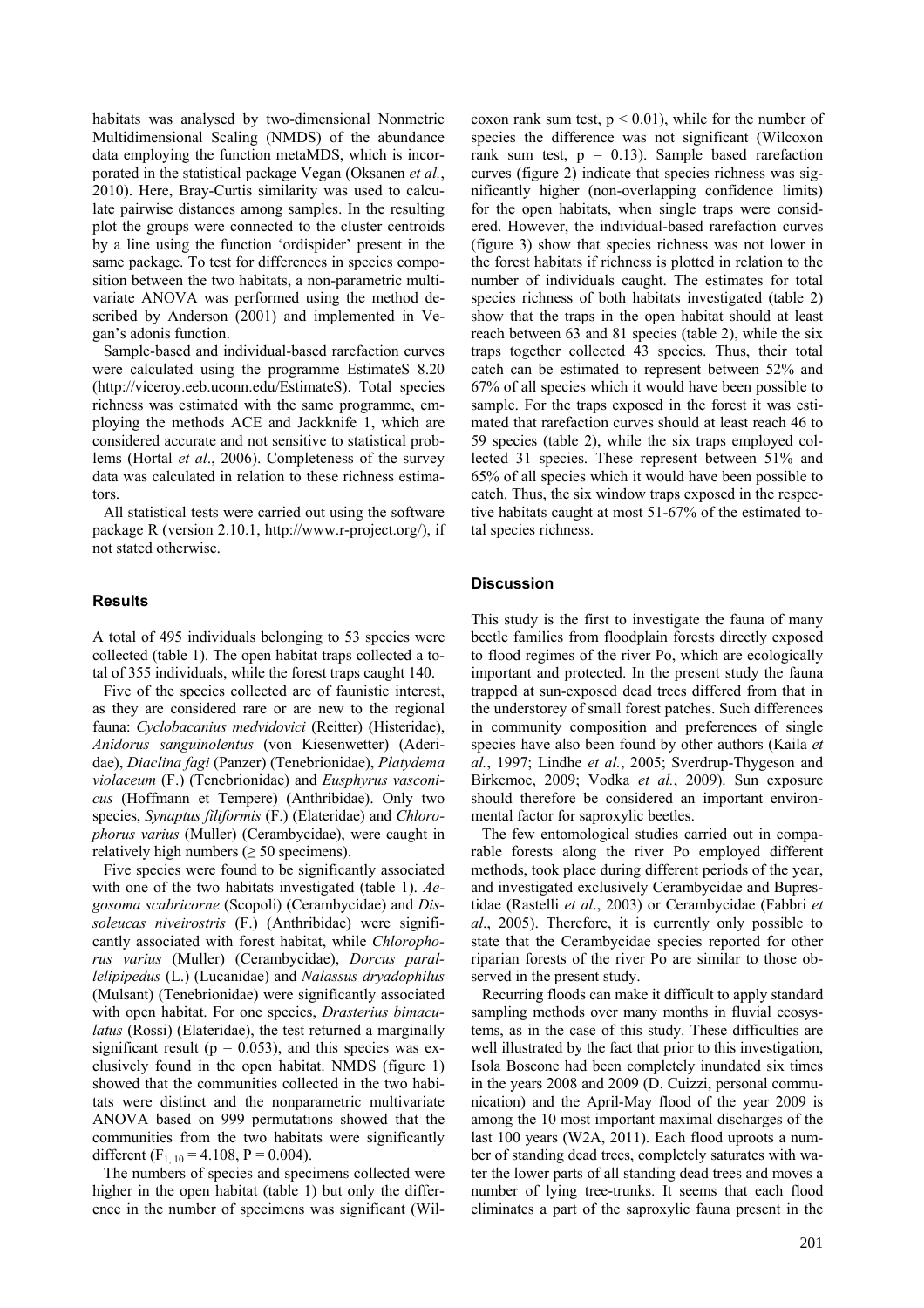| <b>Table 1.</b> List of beetles collected with 12 window traps at Isola Boscone from June 16 to November 3, 2009 (O: open |
|---------------------------------------------------------------------------------------------------------------------------|
| habitat trap, F: forest trap, numbers indicate trap numbers). Species marked with asterisk were significantly associated  |
| with one of the habitats ( $* < 0.05$ , $* < 0.01$ ). Figures in brackets are standard deviations.                        |

|                                                                               | O1             | O <sub>2</sub> | O <sub>3</sub> | O <sub>4</sub>                 | O <sub>5</sub>    | O <sub>6</sub>  | F <sub>1</sub> | F <sub>2</sub>          | F3             | F4                | F5             | F6             |
|-------------------------------------------------------------------------------|----------------|----------------|----------------|--------------------------------|-------------------|-----------------|----------------|-------------------------|----------------|-------------------|----------------|----------------|
| Histeridae                                                                    |                |                |                |                                |                   |                 |                |                         |                |                   |                |                |
| Acritus minutus (Herbst)<br>Carcinops pumilio (Erichson)                      |                | $\mathbf{1}$   |                | 5                              |                   |                 | 2              | 2                       |                | 5                 |                |                |
| Cyclobacanius medvidovici (Reitter)                                           |                |                |                |                                | $\mathbf{1}$      |                 |                |                         |                | 1                 |                |                |
| Haeterius ferrugineus (Olivier)                                               |                |                |                |                                |                   |                 |                |                         |                | $\mathbf{1}$      |                |                |
| Platylomalus complanatus (Panzer)                                             | 1              |                |                |                                |                   |                 |                |                         |                |                   |                |                |
| Lucanidae<br>Dorcus parallelipipedus (L.)*                                    | $\mathbf{1}$   | $\overline{c}$ |                | 3                              | 3                 | $\mathbf{1}$    |                | $\mathbf{1}$            |                |                   |                |                |
| Scarabaeidae                                                                  |                |                |                |                                |                   |                 |                |                         |                |                   |                |                |
| Anomala vitis (F.)                                                            |                | $\mathbf{1}$   |                | 1                              | $\overline{2}$    | 3               |                | $\mathbf{1}$            |                |                   |                |                |
| Cetonia aurata pisana Heer                                                    |                |                |                | $\overline{4}$                 | $\mathbf{1}$      |                 |                |                         |                |                   |                |                |
| Oxythyrea funesta (Poda)                                                      |                |                | 1              | 9                              |                   |                 |                |                         |                |                   |                |                |
| Pleurophorus caesus (Creutzer)<br>Tropinota squalida squalida (Scopoli)       |                | 1              | 20             |                                | 8                 | 9               |                |                         |                |                   |                |                |
| Valgus hemipterus (L.)                                                        |                |                | $\mathbf{1}$   | $\overline{2}$                 |                   | $\mathbf{1}$    | 1              |                         |                |                   |                |                |
| Lissomidae                                                                    |                |                |                |                                |                   |                 |                |                         |                |                   |                |                |
| Drapetes mordelloides (Host)                                                  |                |                |                |                                |                   |                 |                |                         |                |                   |                |                |
| Elateridae                                                                    |                |                |                |                                |                   |                 |                |                         |                |                   |                |                |
| Adrastus limbatus (F.)                                                        |                | $\mathbf{1}$   |                | $\overline{4}$                 | 1<br>$\mathbf{1}$ |                 |                | $\overline{4}$          |                | $\mathbf{1}$      |                |                |
| Adrastus rachifer (Fourcroy)<br>Agriotes litigiosus (Rossi)                   |                | $\mathbf{1}$   |                |                                |                   |                 |                |                         |                |                   |                |                |
| Ampedus sanguinolentus (Schrank)                                              |                | $\mathbf{1}$   |                |                                |                   |                 | 1              |                         |                |                   |                |                |
| Drasterius bimaculatus (Rossi)                                                |                | $\overline{2}$ | $\mathbf{1}$   |                                | $\overline{c}$    | $\tau$          |                |                         |                |                   |                |                |
| Melanotus dichrous (Erichson)                                                 | $\overline{c}$ |                | $\overline{c}$ | $\overline{c}$                 | 5                 |                 |                | 1                       | 1              | 1                 |                |                |
| Synaptus filiformis (F.)<br>Buprestidae                                       | 12             | 80             | 13             | $\overline{7}$                 |                   | $\overline{4}$  | 6              | $\overline{4}$          | $\overline{2}$ | $\overline{2}$    | $\overline{2}$ | 25             |
| Acmaeoderella flavofasciata (Piller et Mitterpacher)                          |                |                |                |                                | 1                 |                 |                |                         |                |                   |                |                |
| Melanophila picta decastigma (F.)                                             |                |                |                |                                |                   | 1               |                |                         |                |                   |                |                |
| Cleridae                                                                      |                |                |                |                                |                   |                 |                |                         |                |                   |                |                |
| Trichodes apiarius (L.)                                                       |                |                | $\mathbf{1}$   | 8                              |                   |                 |                | 1                       |                |                   |                |                |
| Aderidae                                                                      |                |                |                |                                |                   |                 |                |                         |                |                   |                |                |
| Aderus populneus (Creutzer in Panzer)                                         |                |                | $\mathbf{1}$   |                                |                   | $\mathbf{1}$    |                |                         |                | 1                 |                |                |
| Anidorus sanguinolentus (von Kiesenwetter)<br>Tenebrionidae                   |                |                |                |                                |                   |                 |                |                         |                |                   |                |                |
| Alphitobius diaperinus (Panzer)                                               |                |                |                |                                |                   |                 |                |                         |                |                   |                |                |
| Corticeus bicolor (Olivier)                                                   |                |                |                |                                |                   |                 |                |                         |                | $\mathbf{1}$      |                |                |
| Diaclina fagi (Panzer)                                                        |                |                |                | $\mathbf{1}$                   |                   |                 |                |                         |                |                   |                |                |
| Diaperis boleti (L.)                                                          | $\overline{c}$ | 1              |                | $\mathbf{1}$                   |                   |                 |                | $\mathbf{1}$            | 1              |                   |                |                |
| Hymenalia rufipes (F.)<br>Lagria hirta (L.)                                   |                |                |                | 1                              |                   |                 |                |                         |                | $\mathbf{1}$<br>1 |                |                |
| Latheticus oryzae Waterhouse                                                  |                |                |                |                                | $\mathbf{1}$      |                 |                |                         |                |                   |                |                |
| Nalassus dryadophilus (Mulsant)**                                             | 6              | 1              | 2              | 3                              | 9                 | $\overline{c}$  |                |                         |                |                   |                |                |
| Palorus depressus (F.)                                                        | $\mathbf{1}$   |                |                |                                | $\mathbf{1}$      |                 |                | $\mathbf{1}$            |                |                   |                |                |
| Platydema violaceum (F.)<br>Prionychus melanarius (Germar)                    |                |                |                |                                |                   |                 |                | $\mathbf{1}$            |                |                   |                | 1              |
| Tribolium castaneum (Herbst)                                                  |                |                |                | 5                              |                   |                 |                | $\overline{\mathbf{c}}$ |                |                   |                |                |
| Cerambycidae                                                                  |                |                |                |                                |                   |                 |                |                         |                |                   |                |                |
| Aegosoma scabricorne (Scopoli)*                                               | 2              |                |                | 3                              |                   |                 | 3              | 3                       | $\overline{2}$ | $\tau$            | $\mathfrak{Z}$ | 9              |
| Agapanthia villosoviridescens (De Geer)                                       |                |                | $\mathbf{1}$   |                                |                   | $\mathbf{1}$    |                |                         |                |                   |                |                |
| Chlorophorus pilosus glabromaculatus (Goeze)<br>Chlorophorus varius (Muller)* | $\overline{2}$ |                | 2              | 18                             | 21                | $7\phantom{.0}$ |                |                         |                |                   |                | $\mathbf{1}$   |
| Grammoptera ruficornis (F.)                                                   |                |                |                |                                |                   |                 |                |                         |                | $\mathbf{1}$      |                |                |
| Leiopus nebulosus (L.)                                                        |                |                |                |                                |                   |                 | $\mathbf{1}$   |                         |                | 5                 |                |                |
| Neoclytus acuminatus (F.)                                                     | 3              |                |                |                                |                   |                 | 1              |                         | 3              |                   |                | 1              |
| Stenopterus rufus L.                                                          |                |                |                | $\mathbf{1}$<br>$\overline{c}$ | $\overline{2}$    |                 |                |                         |                |                   |                |                |
| Stictoleptura cordigera (Fuessly)<br>Xylotrechus stebbingi Gahan              | $\mathbf{1}$   |                |                |                                |                   | $\overline{c}$  |                |                         | $\overline{2}$ | $\overline{2}$    |                | $\overline{2}$ |
| Anthribidae                                                                   |                |                |                |                                |                   |                 |                |                         |                |                   |                |                |
| Choragus sheppardi Kirby                                                      |                |                |                |                                |                   |                 |                | 1                       |                |                   | 1              | 1              |
| Eusphyrus vasconicus (Hoffmann et Tempere)                                    |                |                |                |                                |                   |                 | $\mathbf{1}$   |                         |                |                   | 2              |                |
| Dissoleucas niveirostris $(F.)*$                                              |                |                |                |                                | $\mathbf{1}$      |                 | $\mathbf{1}$   | $\overline{2}$          | 1              |                   | $\overline{2}$ | 1              |
| Phaenotherion fasciculatum Reitter<br>Platystomos albinus (L.)                |                |                |                | $\mathbf{1}$                   |                   |                 | 1              |                         | $\mathbf{1}$   |                   | $\overline{2}$ | 1              |
| Ulorhinus bilineatus (Germar)                                                 | $\mathbf{1}$   |                |                |                                |                   |                 |                |                         |                |                   |                |                |
| Number of specimens                                                           | 35             | 94             | 45             | 81                             | 61                | 39              | 18             | 25                      | 13             | 30                | 12             | 42             |
| Number of species                                                             | 13             | 12             | 11             | 20                             | 17                | 12              | 10             | 14                      | $\,8\,$        | 14                | 6              | 9              |
| Average number of specimens                                                   |                |                | 59.2           | (24)                           |                   |                 |                | $23.3$                  |                | (11.5)            |                |                |
| Average number of species                                                     |                |                | $1\,4$ . $2$   | (3.5)                          |                   |                 |                | $1\ 0$ . $2$            |                | (3.3)             |                |                |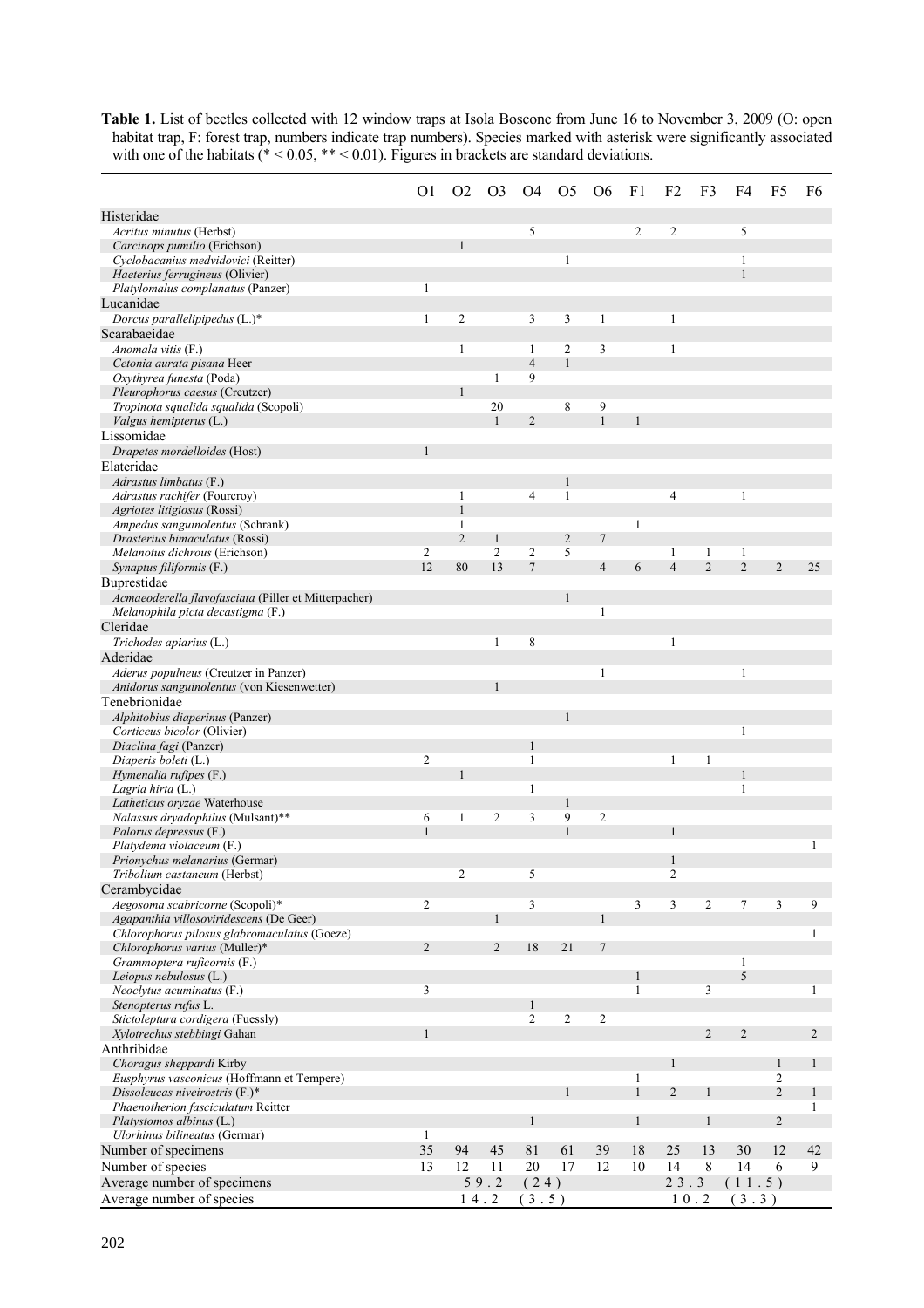

**Figure 1.** Two-dimensional Nonmetric Multidimensional Scaling (NMDS) of the abundance data (O: open habitat trap, F: forest trap, numbers indicate trap numbers). Groups are connected to the cluster centroids by a line using the function 'ordispider' (statistical package Vegan).



**Figure 2.** Sample-based rarefaction curves for forest and open habitat traps.



**Figure 3.** Individual based rarefaction curves for forest and open habitat traps.

**Table 2.** Total species richness, estimated employing the methods ACE Mean (Abundance-based Coverage Estimator of species richness) and Jackknife 1 (Firstorder Jackknife richness estimator), for the traps "Forest" (n = 6) and "Open" (n = 6).

| Species richness<br>estimator | Traps "Forest" | Traps "Open" |
|-------------------------------|----------------|--------------|
| <b>ACE</b> Mean               | 58.7           | 813          |
| Jackknife 1                   | 46 O           | 63 0         |

reserve and this is likely to be one important reason for the relatively low number of beetle species (53) collected during the study. This number is low even if one considers that only some families were studied, that the traps were only exposed from 16 June 2009 and that many species that emerge early in the season could not be sampled. A further probable cause for the low species richness observed is the fact that the reserve is small and relatively isolated, as small and isolated islands of habitats host relatively low species richness (Hunter, 2002). Forests similar to Isola Boscone are present along the river Po, but they are all restricted in size and are generally separated from each other by some kilometres of habitats not suitable for saproxylics.

It was estimated that at least 33-49% of the beetle species of the selected families, which are collectable with window traps, were not caught. This means that at least 20 Coleoptera species, belonging to the families investigated, were not collected. Additionally, beetle diversity is often high early in the season (e.g. Ulyshen and Hanula, 2007) and as this part of the season could not be investigated due to a flood. It is clear that the coleopteran fauna of the reserve is still not well known and that more research is needed to understand the distribution, composition and ecology of the beetle fauna of the floodplain remnants along the river Po.

#### Species of faunistic interest and common species

*E. vasconicus* (Anthribidae) has only recently been reported from Italy (Trýzna and Valentine, 2011) and is currently known from three nature reserves in the Lombardy region (Cornacchia and Colonnelli, 2012). The species almost certainly originates from America and is likely to have arrived in Europe with imported wood. *E. vasconicus* was described by Hoffmann and Tempère (1954) from specimens collected in the Pyrénées-Atlantiques department (France) on branches of *Quercus pedunculata* (Ehr.). The specimens of *C. medvidovici* (Histeridae) collected represent the third and westernmost record of this species for Italy. Vienna (1980) reported that this taxon lives in rotten wood of several hardwood species (mostly oaks), in the debris of tree hollows. *D. fagi* (Tenebrionidae), a species that mainly lives in dead wood colonised by fungi, has only recently been reported from Italy (Scupola, 2000) and is currently expanding (Aliquò *et al*., 2006; P. Leo, personal observation). *P. violaceum* (Tenebrionidae), a rare species that mainly lives in humid forests, has been found under bark and inside polypore mushrooms living on deciduous trees (Aliquò *et al.*, 2006). A single female of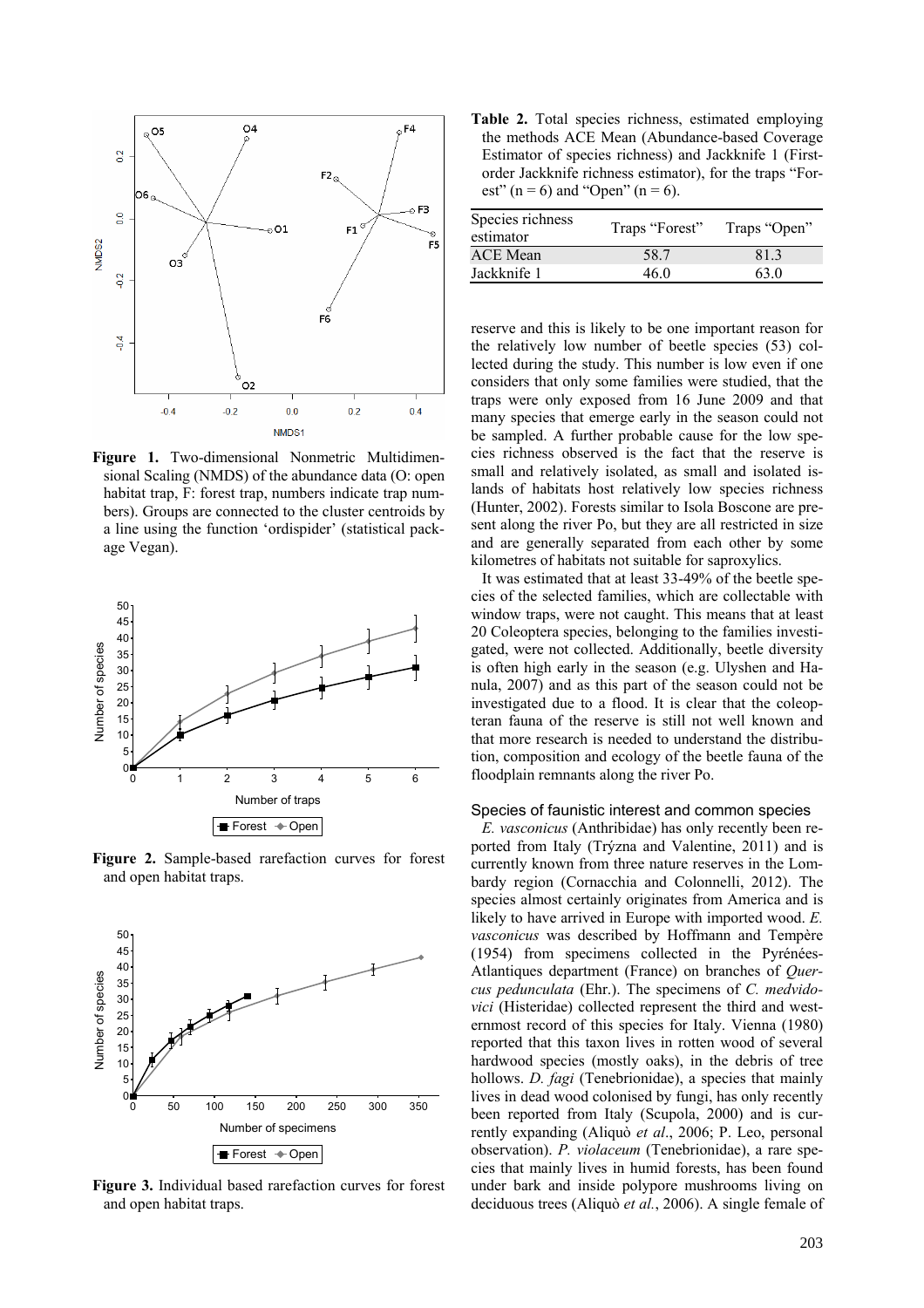*A. sanguinolentus* (Aderidae) was collected, which is the first record of this species for Lombardy. This beetle was previously known for Italy from the following regions: Liguria, Piedmont, Emilia-Romagna, Tuscany, Latium, Sicily and Sardinia (Luigioni, 1929; Porta, 1929; Vitale, 1934; Zangheri, 1969; Lundberg *et al*., 1987; Contarini, 1992; Nardi, 1997; Poggi 2001) and is considered uncommon, generally collected by beating trees (Caillol, 1914; Gompel and Barrau, 2002). Little is known about the biology of this species. Perris (1864 as *Xylophilus sanguinolentus*) found the pupa of *A. sanguinolentus* in a silky cocoon under the bark of a pine, while Poggi (2001) collected adults on the mycelium of an unidentified Polyporacea within a stump of *Pinus radiata* D. Don in Sardinia.

The two species that were caught in relatively high numbers are both considered common*. S. filiformis* is a common species in Italy and in Europe. Its larvae live in the soil, mainly in wetlands (e.g. river banks, swamps) (Platia, 1994). *C. varius* is widely distributed in Europe and its larvae develop in branches of many broadleaved trees (Müller, 1949-1953).

## Species trapped mainly in the shady forest environment

The fact that *A. scabricorne* (Cerambycidae) is significantly associated with the forest habitat has so far not been reported in the literature. What is known is that adults hide in galleries or under bark during the daytime and are active during the night (Pesarini and Sabbadini, 1995). The larvae develop in old, non-resinous trees (e.g. *Quercus*, *Juglans*, *Fagus*, *Ulmus*, *Populus*, *Acer*, *Prunus*, *Alnus*, *Salix*) (Sama, 1988). Contarini (1984) reported that *A. scabricorne* is a good disperser and quickly colonises suitable habitats, even those heavily influenced by man. The second species with a preference for the forest environment was *D. niveirostris* (Anthribidae); its association with forest habitats had also not been reported before. Recently, it has been found that window traps exposed at ground level at Bosco Fontana (Mantua Province) caught significantly more *D. niveirostris* when compared to catches from the canopy (P. Cornacchia, unpublished data). This observation coincides well with the preference for the forest observed at Isola Boscone. It is known that adults of *D. niveirostris* can be found amongst mosses, under bark or on branches of trees (Riti and Osella, 1997).

## Species trapped mainly in the open habitat

So far no study has statistically compared habitat preferences of *C. varius* (Cerambycidae). However, it is known that adults can often be found on flowers of Apiaceae (Pesarini and Sabbadini, 1995) and Asteraceae, and on *Verbascum* spp. (Müller, 1949-1953). This behaviour coincides well with the observed preference for the open habitat presented here. *C. varius* has also been reported by Rastelli *et al*. (2003) for a riparian forest along the river Po in the province of Turin. The behaviour of adults of *D. parallelipipedus* (Lucanidae) is not well known and a significant preference for open habitats is here reported for the first time. Adults of *D. parallelipipedus* are believed to be active mainly during the night and to fly only reluctantly (Franciscolo, 1997). However, the total catch of 11 adults in the window traps and the fact that also Brunet and Isacsson (2009) trapped many specimens of this beetle with small window traps, show a certain propensity for flying by this beetle, particularly in open areas. *N. dryadophilus* (Tenebrionidae) was associated with the open habitat and this observation coincides well with the fact that in the Po Valley it has commonly been observed in rows of deciduous trees (*Populus*, *Ulmus*, *Platanus*, etc.), but the species is also common in remnants of lowland forests and is generally found under the bark of trees (P. Leo, personal observation). The specimens of *D. bimaculatus* (Elateridae) were exclusively found in the open habitat and the association with this habitat was almost significant. This preference for open habitats has so far not been reported and generally it has been found that *D. bimaculatus* lives in a large number of terrestrial habitats, where the adults live on the ground, while the larvae are rhizophagous (G. Platia, personal observation).

# Influence of sun exposure on species composition

The two-dimensional ordination (figure 1) showed that the communities collected in the open habitats differed from those caught within the closed forest sections. This result was expected, as numerous saproxylic beetle species are attracted to sun-exposed dead wood (e.g. Lindhe and Lindelöw, 2002; Hammond *et al*., 2004; Lindhe *et al*., 2005; Brunet and Isacsson, 2009; Vodka *et al*., 2009), and open, sun-exposed stands generally show higher species richness (Ranius and Jansson, 2000; Brunet and Isacsson, 2009; Vodka *et al*., 2009). Adult beetles of many species of the families Cerambycidae and Buprestidae prefer sun-exposed oak wood for breeding (Vodka *et al*., 2009), while a number of saproxylic beetle species prefer shady conditions (Hammond *et al*., 2004; Brunet and Isacsson, 2009; Vodka *et al*., 2009).

The sample based rarefaction curves (figure 2) indicated that species richness was higher in the open habitats. However, as the activity of beetles generally increases with increased temperatures (Ranius and Jansson, 2000), the observed difference might be related more to catchability (or density) than to higher species richness. This view is supported by the individual-based rarefaction curves (figure 3), which showed that species richness was not lower in the forest habitats when richness was plotted in relation to the number of individuals caught. This finding underlines that catches of window traps are not a direct representation of the local communities, but are the result of the activity patterns of the single species in this particular environment (Nageleisen and Bouget, 2009). This limits the comparability of trapping results between different habitats (Lindhe *et al*., 2005). Species richness counts can be validly compared only when accumulation curves have reached a clear asymptote (Gotelli and Colwell, 2001). As the rarefaction curves in both habitats are clearly a long way from reaching an asymptote (figures 2 and 3), the comparison of richness estimates has to be done with caution. However, the failure to reach an asymptote is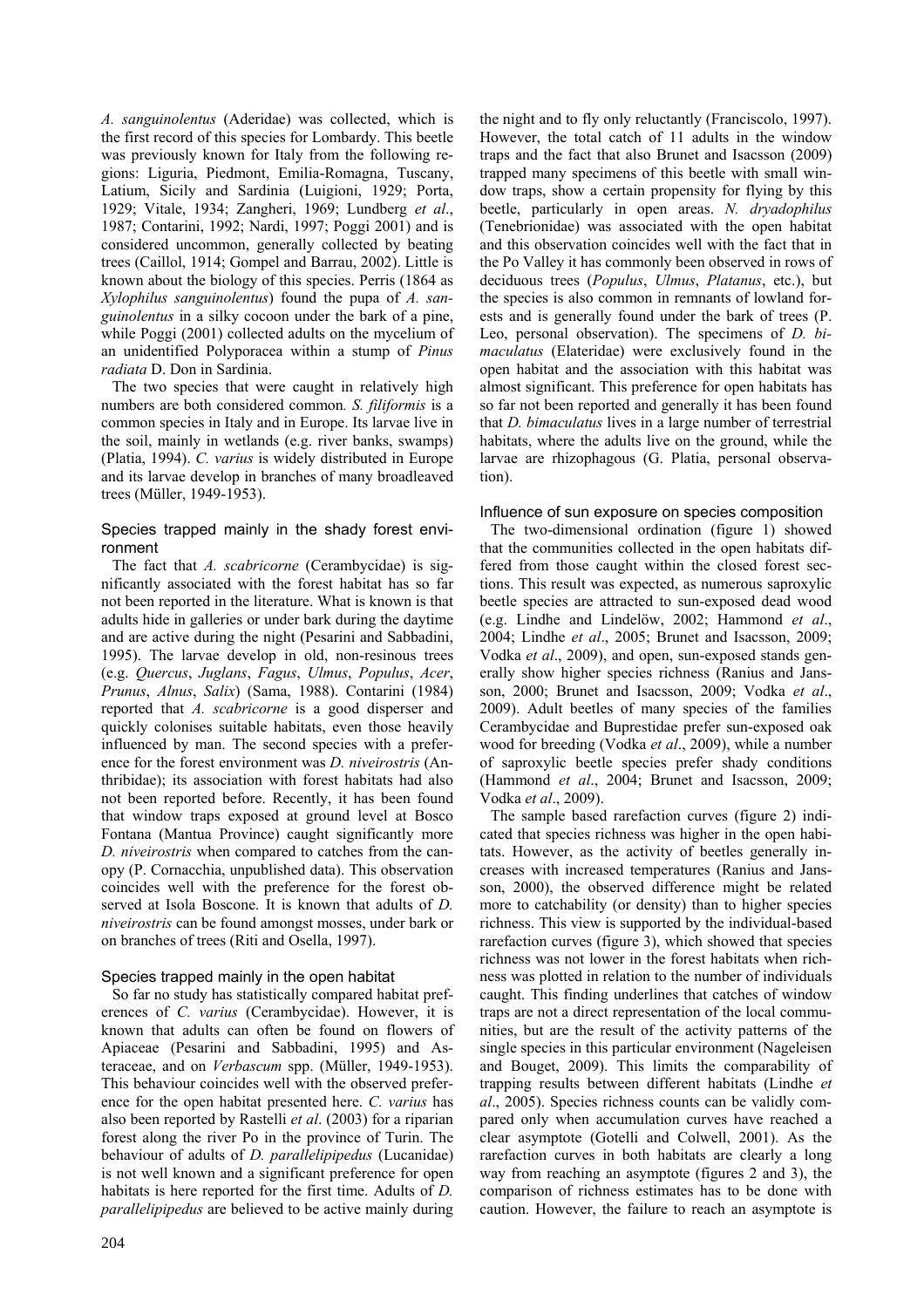not uncommon (Hammond *et al*., 2004; Audisio *et al*., 2008) and the curves might not level off even at 1,000 individuals. The different results obtained with the two versions of rarefaction curves are a good example that the interpretation of richness estimates is fraught with problems (Gotelli and Colwell, 2001; Magurran, 2004).

The beetle fauna collected in the two different habitats showed clear differences when considering single species and when analysing the community composition and this finding is important for future studies. This shows that sun exposure is an important factor in floodplain forests. If the aim of a study is to compile a faunistic list, the traps should be positioned in a variety of habitats. If, however, the aim of the study is to provide data for comparisons (with other habitats or with future data), the traps should be exposed in homogeneous and well defined situations, in order to reduce the variability of the results. Monitoring of beetle communities is difficult and in floodplain remnants is further complicated by recurrent floods. This episodic and important ecological factor needs to be considered when planning sampling designs.

#### **Conclusions**

Numerous studies have highlighted the link between the distribution of saproxylic species and characteristics of dead wood (Lindhe *et al*., 2005; Brunet and Isacsson, 2009; Vodka *et al*., 2009). Similarly, in this study we showed that sun exposure is important for the distribution of single species and for community composition. These insights are important for the management of nature reserves and indicate that only maintaining a "mosaic" of different dead wood types and different levels of sun exposure (e.g. open and closed forests) will ensure the survival of a large number of saproxylic species (Vodka *et al.*, 2009; Pradella *et al*., 2010). The management of riparian forests exposed to the effects of fluvial processes differs from that of most other forests, as lying trunks are episodically moved or carried away during floods. Standing trees are probably the main source of dead wood allowing for permanent populations of saproxylic species to survive in riparian forests, and should thus be given particular attention by managers.

#### **Acknowledgements**

The study was financially supported by the municipality of "Carbonara di Po". We thank D. Cuizzi for the information provided and D. Whitmore for correcting the English language. The comments of three anonymous referees lead to significant improvements of this paper.

#### **References**

ALIQUÒ V., RASTELLI M., RASTELLI S., SOLDATI F., 2006.- *Coleotteri Tenebrionidi d'Italia – Darkling beetles of Italy*.- Piccole Faune, Associazione Naturalistica Piemontese, CD-ROM.

- ALONSO-ZARAZAGA M. A., 2004.- Fauna Europaea: Anthribidae. In: *Fauna Europaea: Coleoptera 1, Beetles* (ALONSO-ZARAZAGA M. A., Ed.), Fauna Europaea version 2.3, [online] URL: http://www.faunaeur.org [accessed January 2011 as version 2.3 of December 23, 2010].
- ANDERSON M. J., 2001.- A new method for non-parametric multivariate ANOVA.- *Austral Ecology*, 26: 32-46.
- ARIZPE D., MENDES A., RABAÇA J. E., 2008.- *Sustainable riparian zones - A management guide*.- Grafiques Vimar, Picania (Valencia), Spain.
- ATKINSON T. H, FOLTZ J. L., CONNOR M. D., 1988.- Flight patterns of phloem- and wood-boring Coleoptera (Scolytidae, Platypodidae, Curculionidae, Buprestidae, Cerambycidae) in a North Florida slash pine plantation.- *Environmental Entomology*, 17 (2): 259-265.
- AUDISIO P., CORNACCHIA P., FATTORINI L., FRANCESCHI S., GATTI E., HARDERSEN S., LESEIGNEUR L., NARDI G., PENATI F., PLATIA G., 2008.- Selected beetle families in natural forests and Norway spruce stands at Vincheto di Celarda Nature Reserve and the effects of conservation actions (Coleoptera), pp. 195-217. In: *Research on the natural heritage of the reserves Vincheto di Celarda and Val Tovanella (Belluno province, Italy). Conservation of two protected areas in the context of a LIFE Project* (HARDERSEN S., MASON F., VIOLA F., CAMPEDEL D., LASEN C., CASSOL M., Eds).- Quaderni Conservazione Habitat, 5. Arti Grafiche Fiorini, Verona, Italy.
- BARTOLOZZI L., SPRECHER-UEBERSAX E., 2006.- Lucanidae, pp. 63-77. In: *Catalogue of Palaearctic Coleoptera. Vol. 3. Scarabaeoidea, Scirtoidea, Dascilloidea, Buprestoidea, Byrrhoidea* (LÖBL I., SMETANA A., Eds).- Apollo Books, Stenstrup, Denmark.
- BOUGET C., BRUSTEL H., BRIN A., VALLADARES L., 2009.- Evaluation of window flight traps for effectiveness at monitoring dead wood-associated beetles: the effect of ethanol lure under contrasting environmental conditions.- *Agricultural and Forest Entomology*, 11 (2): 143-152.
- BRIN A., BOUGET C., BRUSTEL H., JACTEL H., 2011.- Diameter of downed woody debris does matter for saproxylic beetle assemblages in temperate oak and pine forests.- *Journal of Insect Conservation*, 15: 653-669.
- BRUNET J., ISACSSON G., 2009.- Influence of snag characteristics on saproxylic beetle assemblages in a south Swedish beech forest.- *Journal of Insect Conservation*, 13: 515-528.
- CAILLOL H., 1914.- Catalogue des Coléoptères de Provence. D'après des Documents recueillis et groupés. 3me Partie.- *Mémoires de la Société Linnéenne de Provence*, 3: 1-596.
- CAMERINI G., 2009.- Factors affecting *Lymantria dispar* mortality in a willow wood in northern Italy.- *Bulletin of Insectology*, 62 (1): 21-25.
- ČEJKA T, HORSÁK M., NÉMETHOVÁ D., 2008.- The composition and richness of Danubian floodplain forest land snail faunas in relation to forest type and flood frequency.- *Journal of Molluscan Studies*, 74: 37-45.
- CONTARINI E., 1984.- Ricerche ecologiche e zoosociologiche sui Cerambycidae del "Boscone" della Mesola (Delta Padano) (6° contributo alla conoscenza della Coleotterofauna xilofaga).- *Lavori della Società Veneziana di Scienze Naturali*, 9: 15-31.
- CONTARINI E., 1992.- Eco-profili d'ambiente della coleotterofauna di Romagna: 4 - Arenile, duna, retroduna della costa adriatica.- *Bollettino del Museo civico di Storia Naturale di Verona*, 41: 131-182.
- CORNACCHIA P., COLONNELLI E., 2012.- Distribuzione in Italia di *Eusphyrus vasconicus* (Coleoptera Anthribidae).- *Bollettino della Società Entomologica Italiana*, 144: 12-18.
- CUIZZI D., 2010.- Costruire la rete ecologica provinciale lungo il Po.- *Quaderni della Riserva Naturale Isola Boscone*, 1: 1-48.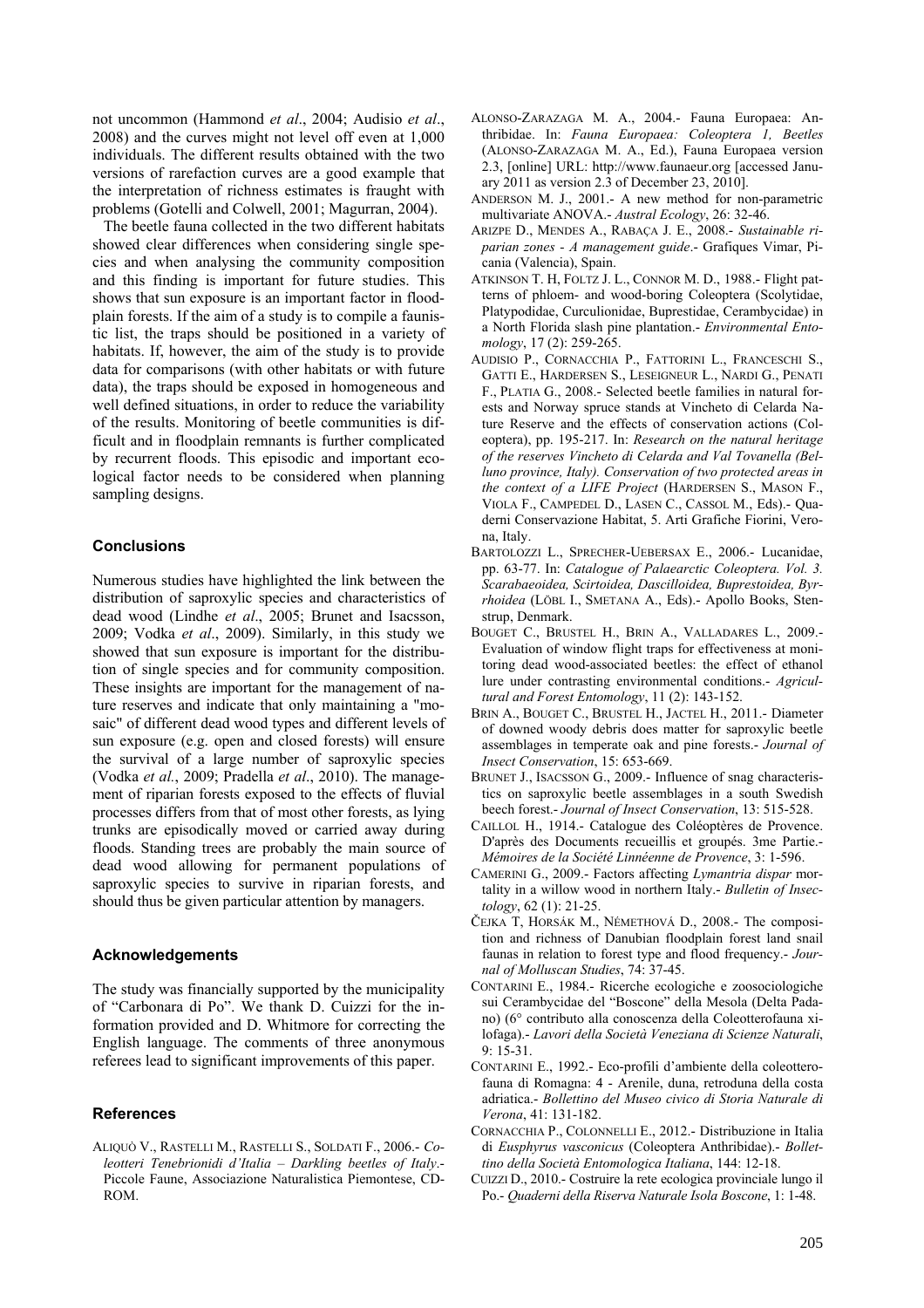- DE CÁCERES M., LEGENDRE P., 2009.- Associations between species and groups of sites: indices and statistical inference.- *Ecology*, 90: 3566-3574.
- DEILLER A. F., WALTER J. M. N., TREMOLIERES M., 2001.- Effects of flood interruption on species richness, diversity and floristic composition of woody regeneration in the upper Rhine alluvial hardwood forest.- *Regulated Rivers-Research & Management*, 17: 393-405.
- FABBRI R., CORAZZA C., 2009.- Coleotteri Cerambicidi delle golene ferraresi del fiume Po (Coleoptera Cerambycidae).- *Quaderni della Stazione di Ecologia del Civico Museo di Storia Naturale di Ferrara*, 19: 107-112.
- FABBRI R., SPETTOLI R., CAPOVILLA R., 2005.- *Relazione finale dell'indagine sugli insetti del Parco Regionale del Delta del Po - Stazione di Campotto di Argenta (Ferrara)*. Report del Progetto LIFE 02NAT/IT/8526.
- FRANCISCOLO M. E., 1997.- *Coleoptera Lucanidae*. Fauna d'Italia 35.- Calderini, Bologna, Italy.
- GOMPEL N., BARRAU E., 2002.- Les Aderidae de la Faune de France (Coleoptera).- *Annales de la Société Entomologique de France*, 38 (3): 211-238.
- GOTELLI N. J., COLWELL R. K., 2001.- Quantifying biodiversity: procedures and pitfalls in the measurement and comparison of species richness.- *Ecology Letters*, 4: 379-391.
- HAMMOND H. E., LANGOR D. W., SPENCE J. R., 2004.- Saproxylic beetles (Coleoptera) using *Populus* in boreal aspen stands of western Canada: spatiotemporal variation and conservation of assemblages.- *Canadian Journal of Forest Research*, 34: 1-19.
- HOFFMANN A., TEMPÈRE G., 1954.- Une espèce française nouvelle du genre *Tropideres* Schönh. type d'un sous-genre nouveau (Col. Anthribidae).- *Bulletin de la Société Entomologique de France*, 59: 66-67.
- HORTAL J., BORGES P. A., GASPAR C., 2006.- Evaluating the performance of species richness estimators: sensitivity to sample grain size.- *Journal of Animal Ecology*, 75: 274-287.
- HUGHES F. M. R., 2003.- *The flooded forest: Guidance for policy makers and river managers in Europe on the restoration of floodplain forests*.- FLOBAR2, Department of Geography, University of Cambridge, UK.
- HUNTER M. D., 2002.- Landscape structure, habitat fragmentation, and the ecology of insects.- *Agricultural and Forest Entomology*, 4: 159-166.
- HYVÄRINEN E., KOUKI J., MARTIKAINEN P., 2006.- A comparison of three trapping methods used to survey forest-dwelling Coleoptera.- *European Journal of Entomology*, 103: 397- 407.
- KAILA L., MARTIKAINEN P., PUNTTILA P. 1997.- Dead trees left in clear-cuts benefit saproxylic Coleoptera adapted to natural disturbances in boreal forest.- *Biodiversity and Conservation*, 6: 1-18.
- LINDHE A., LINDELÖW A., 2002.- Cut high stumps of spruce, birch, aspen and oak as breeding substrates for saproxylic beetles.- *Forest Ecology and Management*, 203 (1-3): 1- 20.
- LINDHE A., LINDELÖW A., ÅSENBLAD N., 2005.- Saproxylic beetles in standing dead wood density in relation to substrate sun-exposure and diameter.- *Biodiversity and Conservation*, 14: 3033-3053.
- LÖBL I., SMETANA A., (Eds), 2006.- *Catalogue of Palaearctic Coleoptera, Volume 3. Scarabaeoidea, Scirtoidea, Dascilloidea, Buprestoidea, Byrrhoidea*.- Apollo Books, Stenstrup, Denmark.
- LÖBL I., SMETANA A., (Eds), 2008.- *Catalogue of Palaearctic Coleoptera. Volume 5. Tenebrionoidea*.- Apollo Books, Stenstrup, Denmark.
- LÖBL I., SMETANA A., (Eds), 2010.- *Catalogue of Palaearctic Coleoptera. Vol. 6. Chrysomeloidea*.- Apollo Books, Stenstrup, Denmark.
- LÖBL I., ROLČÍK J., KOLIBÁČ J., GERSTMEIER R., 2007.- Cleridae, pp. 367-384. In: *Catalogue of Palaearctic Coleoptera. Vol. 4. Elateroidea, Derontoidea, Bostrichoidea, Lymexyloidea, Cleroidea, Cucujoidea* (LÖBL I., SMETANA A., Eds).- Apollo Books, Stenstrup, Denmark.
- LONGHI D., GRATTINI N., PERI A., SIMONAZZI M. 2010.- *Studio della comunità ornitica della Riserva Naturale Isola Boscone*.- Relazione tecnico scientifica anno 2009-10.
- LUIGIONI P., 1929.- I Coleotteri d'Italia. Catalogo sinonimicotopografico-bibliografico.- *Memorie della Pontificia Accademia delle Scienze, I Nuovi Lincei (2)*, 13: 1-1159.
- LUNDBERG S., PALM T., TROTTESTAM O. 1987.- Skalbaggsstudier på Siciliens nordkust. II. Gräsmark, flodmynningar, havsstrand m m.- *Entomologisk Tidskrift*, 108: 123-129.
- MAGURRAN A. E., 2004.- *Measuring biological diversity*.- Blackwell Publishing, Malden, Oxford, Carlton, UK.
- MARTIKAINEN P., KOUKI J., 2003.- Sampling the rarest: threatened beetles in boreal forest biodiversity inventories.- *Biodiversity and Conservation*, 12: 1815-1813.
- MAZUR S., 2004.- Histeridae, pp. 68-102. In: *Catalogue of Palaearctic Coleoptera, Volume 2. Hydrophiloidea, Staphylinoidea* (LÖBL I., SMETANA A., Eds).- Apollo Books, Stenstrup, Denmark.
- MERTLIK J., PLATIA G., 2008.- Catalogue of the family Cebrionidae, Elateridae, Lissomidae, Melasidae and Throscidae (Coleoptera) from Turkey.- *Elateridarium*, 2: 1-40.
- MONTANARI P., 1991.- Censimento dell'avifauna nidificante in un saliceto ripariale.- *Avocetta*, 15: 55-58.
- MONTGOMERY M. E., WARGO P. M., 1983.- Ethanol and other host-derived volatiles as attractants to beetles that bore into hardwoods.- *Journal of Chemical Ecology*, 9 (2): 181-190.
- MÜLLER G., 1949-1953.- I Coleotteri della Venezia Giulia. II. In: *Coleoptera Phytophaga*.- Centro Sperimentale Agrario e Forestale, La Editoriale Libraria, Trieste, Italy.
- MÜLLER J., BUSSLER H., 2008.- Key factors and critical thresholds at stand scale for saproxylic beetles in a beech dominated forest, southern Germany.- *Revue d'Ecologie*, 63: 73-82.
- NAGELEISEN L. M., BOUGET C., 2009.- *Forest insect studies: methods and techniques. Key considerations for standardisation. An overview of the reflections of the "Entomological Forest Inventories" working group (Inv.Ent.For.)*.- Les Dossiers Forestiers no. 19, Office National des Forêts, Paris, France.
- NARDI G., 1997.- Coleoptera Anthicidae, Aderidae, pp. 201- 204. In: *Gli insetti di Roma* (ZAPPAROLI M., Ed.).- Comune di Roma, Dipartimento X Risorsa Suolo e Tutela Ambiente, Quaderni dell'Ambiente 6, Italy.
- NARDI G., 2008.- Aderidae, pp. 455-458. In: *Catalogue of Palaearctic Coleoptera, Volume 5. Tenebrionoidea* (LÖBL I., SMETANA A., Eds).- Apollo Books, Stenstrup, Denmark.
- ØKLAND B., 1996.- A comparison of three methods of trapping saproxylic beetles.- *European Journal of Entomology*, 93: 195-209.
- OKSANEN J., BLANCHET F. G., KINDT R., LEGENDRE P., O'HARA R. B., SIMPSON G. L., SOLYMOS P., STEVENS M. H. H., WAGNER H., 2010.- *Vegan: community ecology package. R package version 1.17-2.* [online] URL: http://r-forge.rproject.org/projects/vegan (accessed March 2010).
- PERRIS E., 1864.- Notes diverses I-VIII.- *Annales de la Société entomologique de France*, 4: 304-310.
- PESARINI C., SABBADINI A., 1995.- Insetti della Fauna Europea. Coleotteri Cerambicidi.- *Natura*, 85 (1-2): 1-132.
- PLATIA G., 1994.- *Coleoptera, Elateridae*. Fauna d'Italia 33.- Calderini, Bologna, Italy.
- POGGI R. 2001.- Segnalazioni faunistiche italiane 402 *Anidorus sanguinolentus* (Kiesenwetter, 1861) (Coleoptera Aderidae).- *Bollettino della Società entomologica italiana*, 133 (3): 270.
- PORTA A., 1929.- *Fauna Coleopterorum Italica. IV. Heteromera-Phytophaga*.- Stabilimento Tipografico Piacentino, Piacenza, Italy.